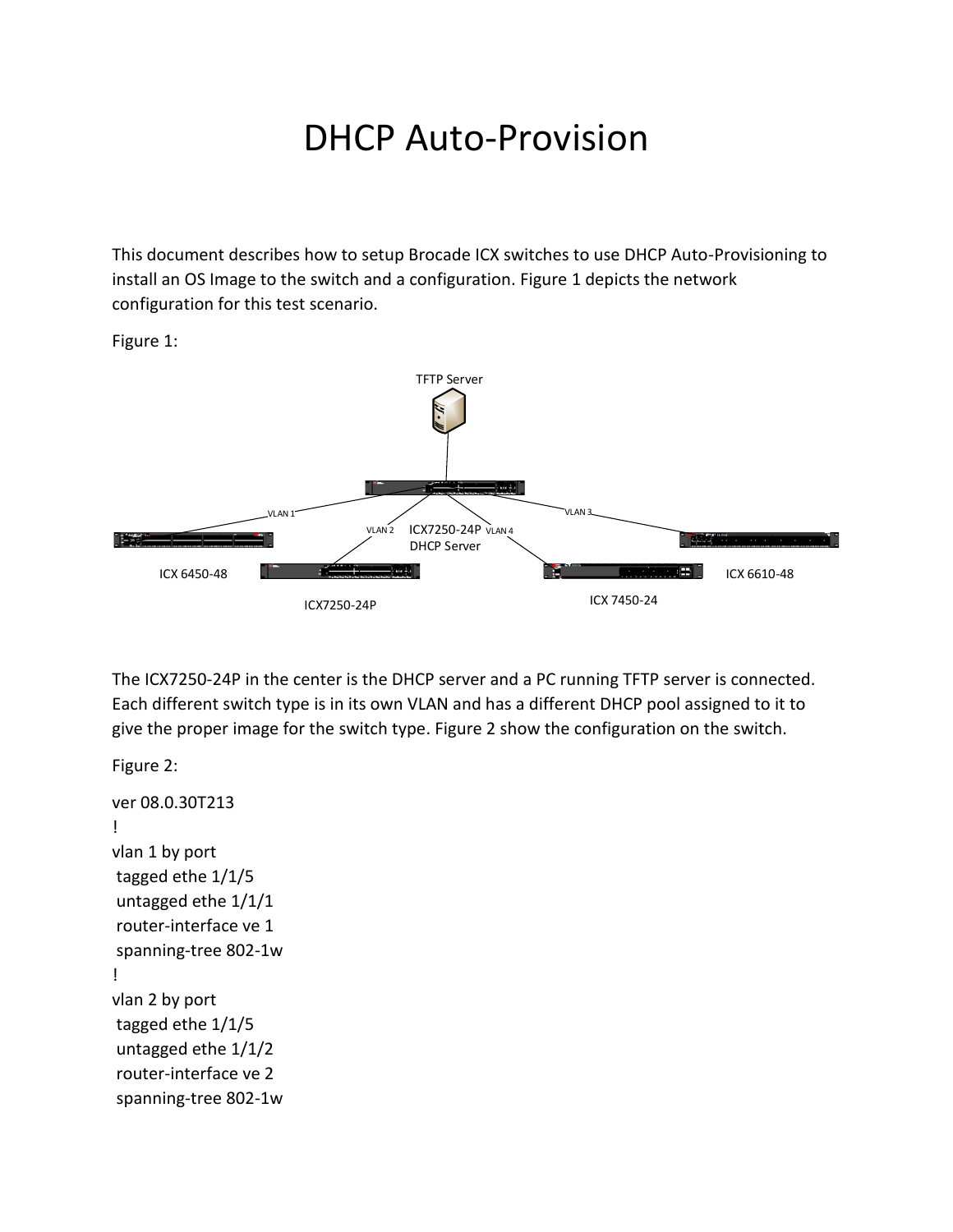```
spanning-tree 802-1w priority 4096 
!
vlan 3 by port
tagged ethe 1/1/5 
untagged ethe 1/1/3 
router-interface ve 3
spanning-tree 802-1w
spanning-tree 802-1w priority 4096
!
vlan 4 by port
tagged ethe 1/1/5 
untagged ethe 1/1/4 
router-interface ve 4
spanning-tree 802-1w
spanning-tree 802-1w priority 4096
!
vlan 1499 name DEFAULT-VLAN by port
spanning-tree 802-1w
spanning-tree 802-1w priority 4096
!
default-vlan-id 1499
hostname DHCP-Provision
ip dhcp-server enable
!
ip dhcp-server pool 6450
bootfile ICX64S08030d.bin
dhcp-default-router 172.17.1.1 
excluded-address 172.17.1.1 172.17.1.99
lease 0 0 15
network 172.17.1.0 255.255.255.0
tftp-server 172.17.2.25
deploy
!
ip dhcp-server pool 6610
bootfile FCXR08030d.bin
dhcp-default-router 172.17.2.1 
excluded-address 172.17.2.1 172.17.2.99
lease 0 0 15
network 172.17.2.0 255.255.255.0
tftp-server 172.17.2.25 
deploy
```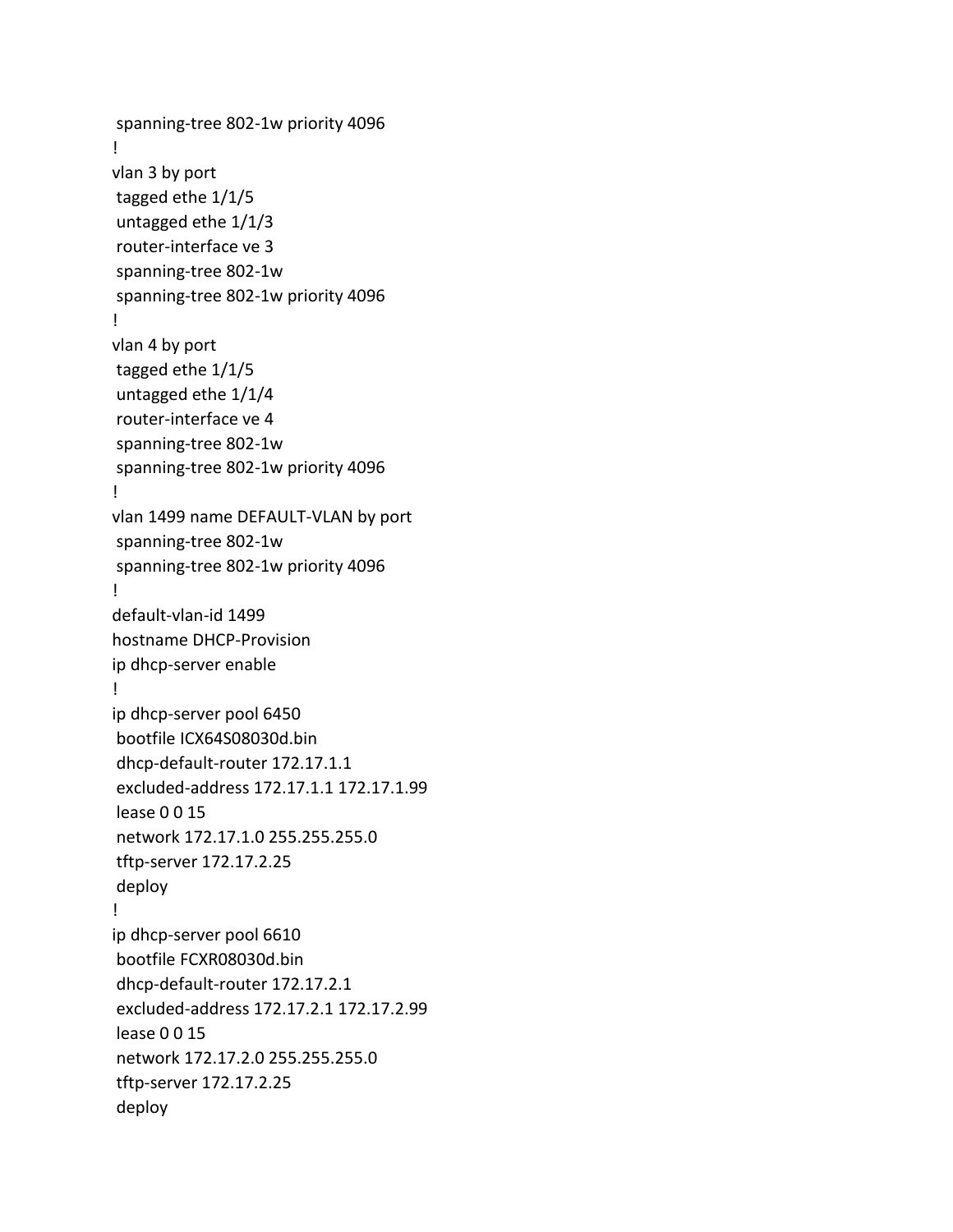!

ip dhcp-server pool 7250 bootfile SPS08030d.bin dhcp-default-router 172.17.3.1 excluded-address 172.17.3.1 172.17.3.99 lease 0 0 15 network 172.17.3.0 255.255.255.0 tftp-server 172.17.2.25 deploy ! ip dhcp-server pool 7450 bootfile SPR08030d.bin dhcp-default-router 172.17.4.1 excluded-address 172.17.4.1 172.17.4.99 lease 0 0 15 network 172.17.4.0 255.255.255.0 tftp-server 172.17.2.25 deploy ! interface ethernet 1/1/5 dual-mode 2 ! interface ve 1 ip address 172.17.1.1 255.255.255.0 ! interface ve 2 ip address 172.17.2.1 255.255.255.0 ! interface ve 3 ip address 172.17.3.1 255.255.255.0 ! interface ve 4 ip address 172.17.4.1 255.255.255.0

The bootfile is the image that will be pulled to the switch via TFTP and the TFTP server address is where the image and configurations are located. In FI 8.0.40, you can use the manifest.txt file for code upgrades. Images prior to 8.0.40 can only receive the specific image (i.e. SPS0830.bin). After the switch receives its DHCP information, the switch downloads the image from TFTP. After the reboot for the image, the switch requests DHCP information again